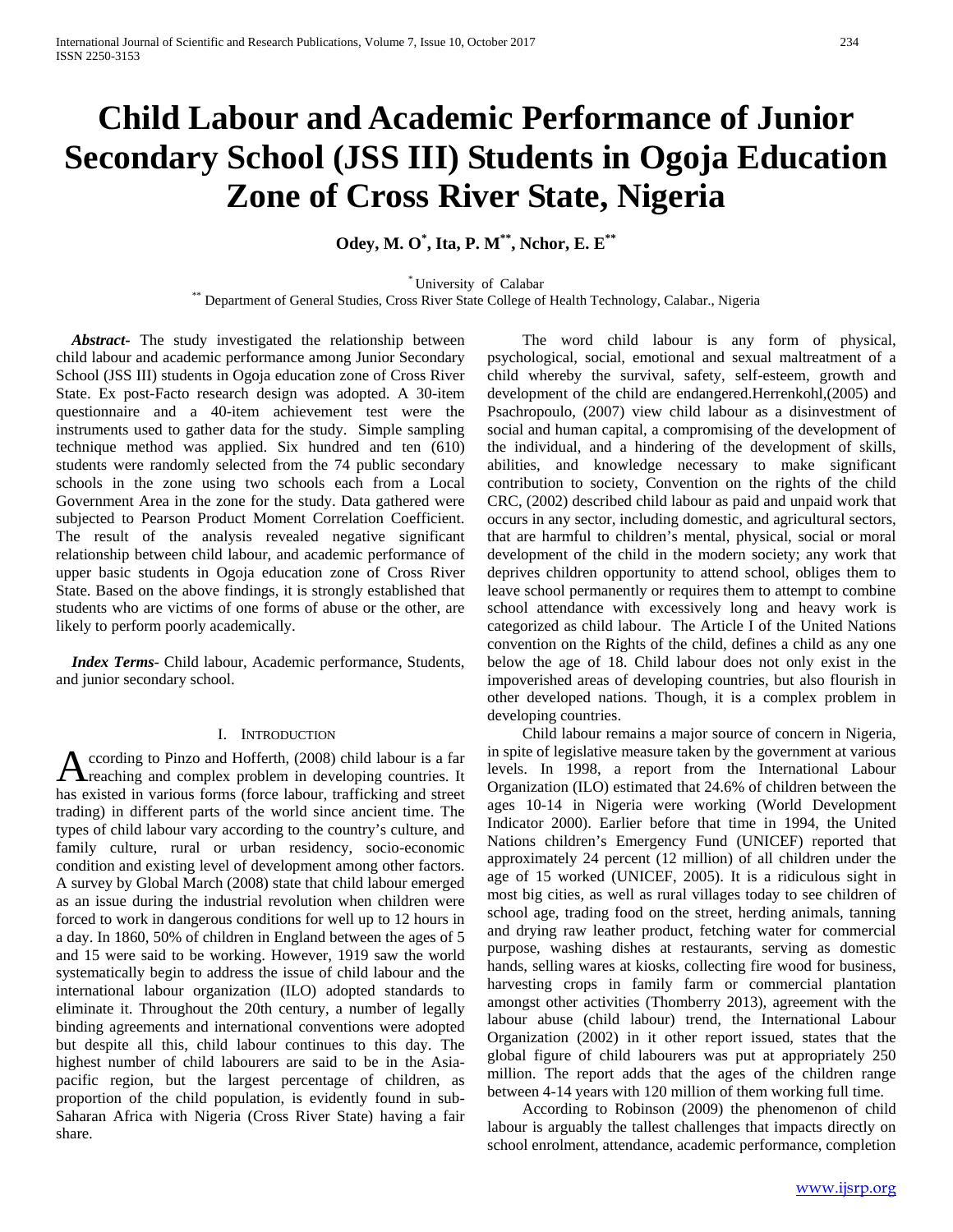rates as well as health rest, leisure and the general psychological disposition of children. As stated earlier, child labour takes various forms such as street trading, gardening, child caring, handicrafts, house chores, prostitutions and trafficking etc., there all have implication on the learners level of commitment.

 Obinaju, (2005) tried specifically to look at child work in a more detailed way, in the perspective of culture. To the author, child labour covers tasks and activities that are undertaken by children to assist their parents or guardians. In particular, such jobs as cooking, washing dishes, planting, harvesting crops, fetching water and firewood, herding cattle, and babysitting. In this case child labour simply aims at tasks and activities which are geared towards the socialization process, if education must be wholesome.

 However, the International Labour Organization (ILO), in it condemnation, said, child labour is as stipulated hereunder: children prematurely leading adult lives, normally working long hours for low wages under conditions damaging to their health and to their physical and mental development, sometimes separated from their families, frequently deprived of meaningful educational training opportunities that could open for them a better future. International LabourOrganizationd (2001), in a study entitled" focusing on the worst forms of child labour in Tanzanian says child labour refers to work carried out to the detriment and endangerment of the child, mentally, physically, socially and morally. Child labour is generally interpreted as "all cases in which children are exposed to harm at work whether or not children are less than 14 years old or less" (UNICEF, 2005). The meanings and implications of child labour have been highly dependent on it social, cultural and economic context as well as missions, strategies, and objectives of each organization. Two of the major international organizations traditionally working on behalf of child labour issues, the International Labour Organization (ILO) and United Nations Education and Scientific Organization (UNESCO) had utilized quite different child labour concepts and categorization until at least the early 1990s. Trade unions and ILO often used "child labour" and child laborer" instead of "working children" implying that children should be kept away from the labour force at least until they reach a minimum working age on the basis of the fact that this organizations historically tended to protect and secure adult labour market.

Scanlon, (2002) conversely, referred to "child labour" according to articles 32 of the conventions on the rights of the child, in which child labour includes any economic activities impeding or hindering the child's full development or education. UNICEF described child labour as work that violates children's human rights (Post, 2001).

 The international labour organization categorized child labour as follows.

- i Agricultural labourers.
- ii Domestic labourers.
- iii Street laboureres and
- iv Factory labourers with wages.

 Golden and Prather (2009) claim that "child labour" is exploitative, as the latter potentially impairs the health and development of the children. By contrast, James and James (2008) although agencies such as ILO, and UNICEF working on

child labour issues originally had different concepts on child labour, following the establishment of the worst form of labour convention 182 in 1999 as well as inter-agency research cooperation such as understanding children's work in 2000, a growing consensus has emerged that child labour refers to unacceptable forms of child work.

 According to UNICEF (2005) the current official definitions of child labour involves as follows:

 1. Child work or children's work is a general term covering the entire spectrum of work and related tasks performed by children.

 2. Child labour refers to the subset of children's work that is injurious to children and that should be targeted for elimination.

 3. Hazardous work refers to physical, psychological or sexual abuse.

 4. (unconditional) worst form of child labour includes "children of any age below 18 who are involved in forms of slavery and force labour, including forced recruitment for use in armed conflicts, commercial sexual exploitation (prostitution or pornography), illicit activities (particularly the production or trafficking of drugs) and hazardous work that jeopardizes their lives, health or moral".

 On the other hand, the international labour organization's official defines child labour in the following categories.

1. In ages  $5-11 =$  all children at work in economic activity.

2. In ages  $12-14 =$  all children at work in economic activity minus those in light work.

3. In ages  $15-17 =$  all children in hazardous work and other worst forms of child labour International Labour Education and International Programme for the Elimination of Child Abuse (ILO, IPEC, 2002).

 The South Asian Coalition on child servitude, (SACCS, 2003) in its perspectives defined "labour as a set up where an employee (labour) sells his or her labour to an employer with certain work related conditions, such as wages, amenities bargaining power, rights and legal safe-guards. It implies that not all work performed by children can be termed child labour. In some studies like Aderinto, (2000) children labourer are regarded as "street children" or "children of the street" who run away from parental or guardian abused, leaving them to eke out a living on other. This name "street children paralyzed them from thinking ahead, thus rendering them educationally useless and hopeless. Teichman, (2000). States that most times they go through physical and health consequences such as respiratory problems, injuries accidents, physical and sexual abuse such as rape and molestation malnourishment, extortion of income, police harassment, and participation in harmful delinquent activities all inimical to educational successes. In other studies, by (Charles and Charles, 2004) child labourers face robbery, inadequate sleep due to fatigue and long hour job, and confinement in juvenile hondes. Most times they suffer from mental related sickness such as; stigmatization from the press and public, feelings of disheartenment, stress and irritability, personality disorders, and anti-social behaviour, and alienation and isolation from their family and these have significant negative effect upon the level of education, school attendance, academic performance, grade,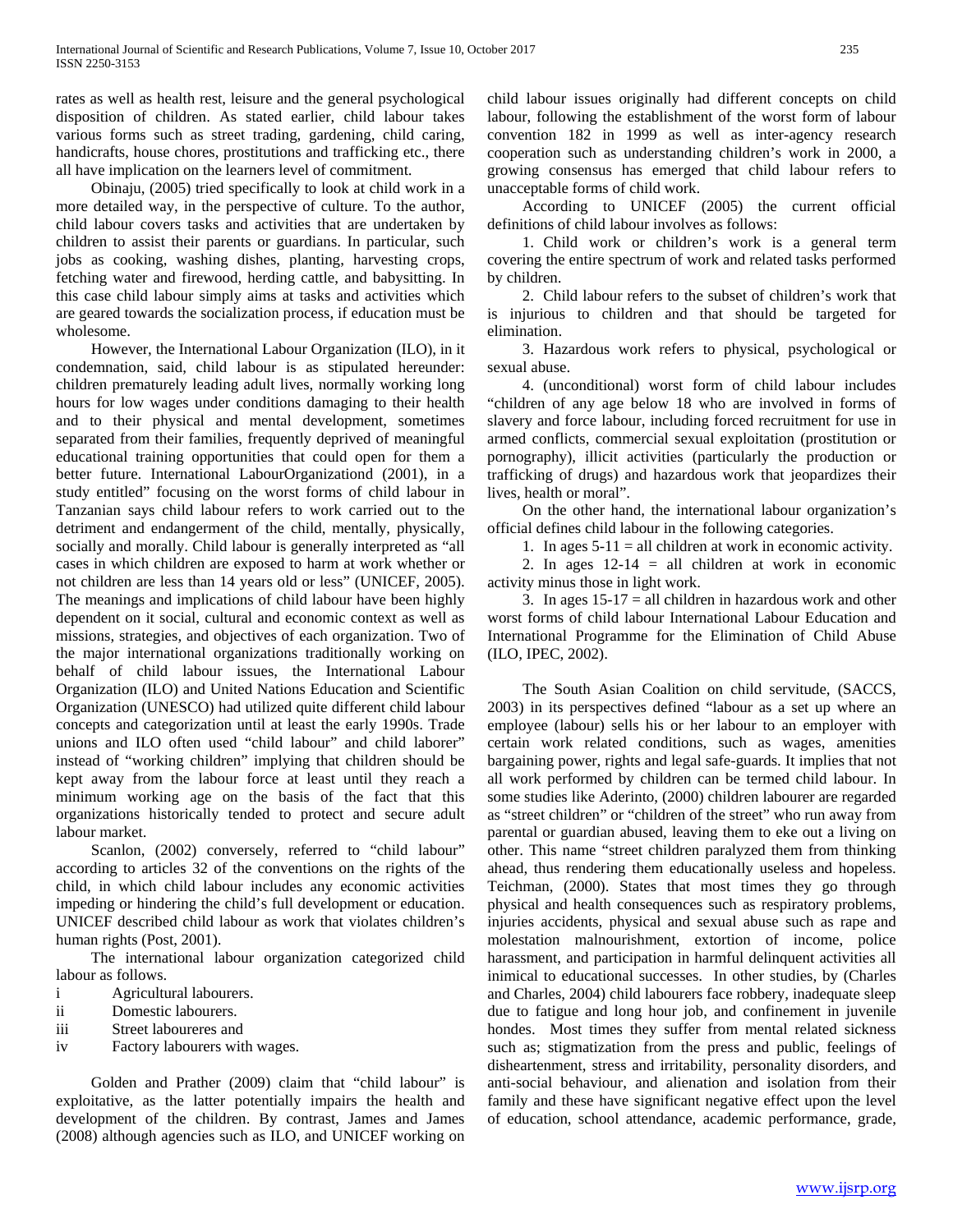literacy, leisure time, and overall human capital formation of the child worker.

 The general notion held by many is that child labour, is detrimental to learners academic capability, however, some opinions differ regarding "when and how" a particular work is to be truly regarded as harmful to the future of a child or even interferes with his wellbeing. There is an argument of relativism in this discourse. A possible interpretation in this regard is to look at it in terms of opportunity cost" (gains and foregone alternatives). From this purview, a particular work would be harmful if it entails an opportunity cost in terms of other activities that are beneficial for the child and his development with reference to safety, nutrition, study, morality, leisure, rest (Okafor, 2010). This school of thought believes and sees child labour as an inevitable process of growth, development and integration of the child as stated in the social theory above. Nevertheless, the adverse consequences of child labour differ by whether they are oriented toward market or home production, as well as whether they are inside or outside the home. Therefore, the question should be child time allocation to work activities by where they occure (inside or outside household) by whether or not they are related to a family enterprise.

 For Rosati and Rossi (2003), attending school and working are decision that are usually considered simultaneously as a family conversely, these authors also posit that the number of hours the child devote to work is one of the fundamental variables for evaluating the child wellbeing. Added researches in developing countries have found that the majority of child and youth labourers regularly attend school. However, in certain cases, a negative relationship between the number of hours worked and the hours of school attendance has been found (Boozer and Suri, 2001).

 Buonomo (2011) found that children who work below the medium predicted by the proposed statistical model (up to two hours daily) demonstrated better school results (measured years in school, age grade ratio, completion of elementary education, completion of at least one year secondary education) than those children who only attend school. This finding indicates that while there is clear evidence of the negative impact of labour on the minor education, a minimal devotion to labour does not seem to have a significant effect on the education of children and youth. However, attendance is an indication that does not sufficiently explain the impact of child labour, as it does not take into account the quality of the child's experience in school. Main while, majority cases, child labour makes adequate child and youth inclusion in the educational system difficult. (Grootaert and Kanbur, 2005). Dyer (2007) observes that, given that the time for work takes away from the time allocated to studies and that the attention to academic activities is reduced, due to the fatigue produced by the labour. .

 One of the major adverse trends in child labour is the proliferation of young conductors in the transport industry.Horsch, (2002) state that most victims work in public place such as street, markets which does not give them time to go to school and perform excellently this is mostly affected by students in secondary school. All in all, child labour seems to have a clear negative effect on academic performance.

 Ukwu, (2001) estimate on child labour in Nigeria in general and Cross River State in particular, indicate that 20 percent of children between the ages of 10 and 14 involved in street trading on cheap articles, edible and products such as sachet water, plantain chips, bread, biscuit, okpa, ugba, fruits, vegetable, wears and newspapers in the streets and along the road especially at damaged portions of the roads where motorist and other road users are constrained to slow down due to bad condition of such roads. Bonded labour which is also known as debt bondage is another form of child labour suffered by most youths at the current generation (Sebre, 2004).

 Child labour, also according to Okafor, (2010) exists in the form of house help or domestic servants. In this case, privilege people from the cities easily convince poor rural parents to hand in their children to them with various promises of better life and education. However, these children are sooner than later turned into house helps who cook food, wash clothes, care for babies, fetch water and attend to all sorts of household chores etc. "Children in domestic service in Nigeria can be in several forms. Firstly, it may include children from other families, parents or another society employed by certain people who are believed to be wealthy and sometime of modest income. Abused children gets up very early in the morning and begins his or her work by fetching water from a nearby well, balancing the heavy jug on his or her head as he or she returns, Prepares breakfast, and serve members of household. In addition, he/she later does the remaining jobs in the evenings and late in the night (Moses, 2005). In other instances, some of the children are taken to shop and business centres/workshops, to serve for a number of years (usually between 5-7 years) with the promise to assist them establish their personal business outfit at the end of their service period. In many case such children are exploited as they are merely used and dump on the basis of one accusation or the other. This has led to the frustration of many youths who lack the adequate machinery to seek any form of redress or social safety nets to fall back on. (Nanchi and Uba 2003).

 Sabate and Rayah(2011), in his assertion, comment as thus: child labour impacts negatively on the achievement or performance of basic education because it leads to high drop rates as it easy for children to be easily deceived by meager income that trickle in, into believing that leaving school to give more time and attention to their work is a better option as they will get rich faster than their peers who have to spend many years in school. This can also lead to low academic achievement/poor performance on account of which the child would be expected to repeat a grade, this can cause fear, low self-esteem/shame both on the parts of the child and parents and make them to develop certain apathy for schooling and in such cases, and drop out could be a possible consequence. In some situations, such children are considered poor and unfit for academic pursuits and the tendency is usually to pull them out of school for a certain trade or apprenticeship thereby perpetrating further abuses since many poor parents may not be willing to give them a second chance. There is trade-off by most parents between the time children spend in labour and that spent attending school and doing some school related assignment (homework). Majority of child labourers either do not attend school or skip school to various degree (Ekwe 2002). Obviously, the greater the time children allocated to work and economic activities, the increasely difficult it becomes to attend school since one cannot eat his/her cake and still have it..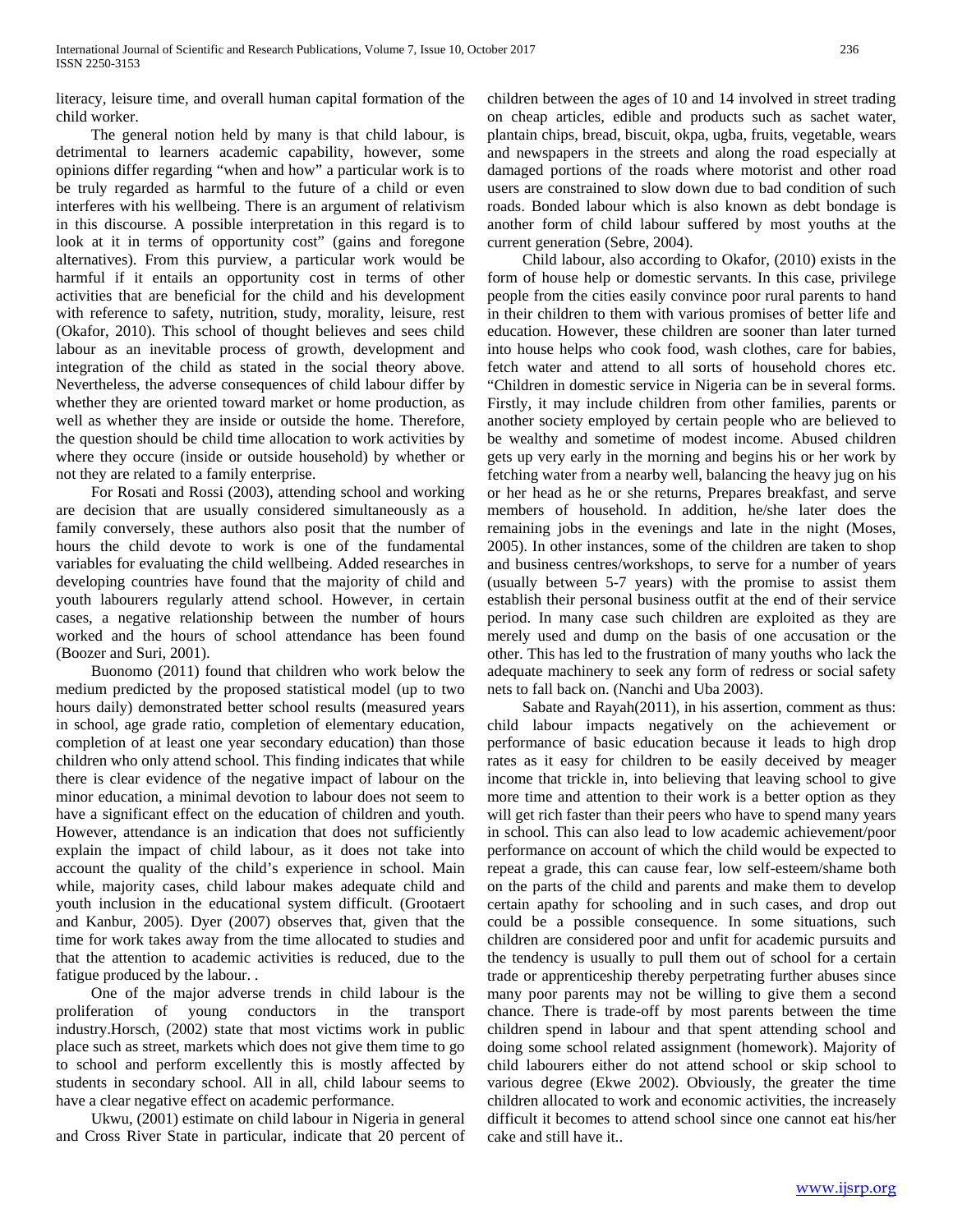According to ILO 2006, report, 74.4 million children aged 5-14 year who skipped school and engage in employment were victims of physical and mental hazard, most common are road and industrial accidents, abduction and ritual murder etc. many of them have been hit by cars, tricycle (Kekenapep), motor cycle (Okada), bicycle etc leading to deaths, disabilities and various magnitude of injuries. The National Modular Child Labour Survey (NMCLS 2001) confirmed that "across zones, South East recorded the highest percentage – 16.4 percent-of children who suffered injury often, followed by children in the North-West who recorded 7.8 percent. Whilst South-South, South-West and North-central recorded 2.8 percent, 2.9 percent and 1.1 percent respectively, North-East had the least percentage of .0.9 percent of children who suffered injury often (NMCLS, 2001 P.97). There is also a psychological dimension to the health related issues of child labour. These include; low self-esteem, stigmatization, personality crises since they often see and hear things beyond their maturity. Thus posit a huge challenge that negatively affect their cognition and retention abilities. Generally, working children are known perceived themselves as less privilege and less fortunate than their non-working counterparts. An ILO survey across 26 countries found that at least one in every four economically active children suffered sickness and injury as a result of their work, while about 2.7 million healthy year of life are lost due to child labour, each year with the highest rate in the sectors where children are employed, (ILO, 2006). Such hazardous incident could eventually jeopardizes the capability of being sound academically.

 Despite the various views on the effect of child labour and the contradictory opinions by some authorities, in all, time spent in school is a poor measure of learning in school. Above, it was separately indicated that child labour and time in school may be inversely related, even if child labour does not harm learning. It is possible that child labour harms learning even if it does not alter time in school. For example, it is possible that child labour does not alter school enrolment, or even that it does not alter school attendance because child leisure is lowered to make time for child work. However, child labour could still adversely affect school outcome by limiting time spent on homework, or it could leave the child too tired to make efficient use of the time in school. Numerous studies of learning tell us that it is cognitive achievement or highest grade attained that matter for learning's not time spent in school perse

#### II. PURPOSE OF THE STUDY

 The purpose of this study was to investigate the relationship between child labour and academic performance among Junior Secondary School (JSS III) students in Ogoja education zone of Cross River State, Nigeria.

# III. RESEARCH QUESTION

 What is the relationship between child labour and academic performance among Junior Secondary School (JSS III) students in Ogoja education zone of Cross River State, Nigeria?

#### IV. STATEMENT OF HYPOTHESIS

 HO: There is no significant relationship between child labour and academic performance among Junior Secondary School (JSS III) students in Ogoja education zone of Cross River State, Nigeria.

#### V. METHDOLOGY

 Ex post-Facto research design was adopted. A 30-item questionnaire and a 40-item achievement test were the instruments used to gather data for the study. Simple sampling technique method was applied. Six hundred and ten (610) students were randomly selected from the 74 public secondary schools in the zone using two schools each from a Local Government Area in the zone for the study. Data gathered were subjected to Pearson Product Moment Correlation Coefficient. The result of the analysis revealed negative significant relationship between child labour, and academic performance of upper basic students in Ogoja education zone of Cross River State, Nigeria

# VI. PRESENTATION OF RESULTS

 From table 1 below, it can be discerned that with 606 subject, the  $\Sigma x$ ,  $\Sigma y$  were 2349, 881 and  $\Sigma x^2$ ,  $\Sigma y^2$  of 4321 and 2119 respectively. The sum of product for  $\Sigma$ y is 5816 with a mean of 21.95 and 8.39. Their population standard deviation is 2.94 and 1.45. At 0.5 level of significance the calculated r-value was found to be -0.94 with 604 degrees of freedom, the r cri value is 0.195. Since the r cri value was less that than the r calculated value of -0.94 the null hypothesis that states "there is no significant relationship between child labour and students' academic performance, is rejected. This implies that the more the child is labored, the lesser the academic performance. Aptly puts there is indeed a statistical negative relationship between child labour and students' academic performance.

# TABLE 1

Result of Pearson's product moment correlation coefficient of child labour and students' academic performance  $N = 606$ 

| Variables                                 | $\sum X$ , $\sum Y \sum X2$ , $\sum Y2$ |      | $\sum_{i=1}^{n} X_i$ | X     | <b>SD</b> |      | r.cal   |
|-------------------------------------------|-----------------------------------------|------|----------------------|-------|-----------|------|---------|
| Child labour $(x)$ 2349                   | 4321                                    |      |                      | 21.95 | 2.94      |      |         |
|                                           |                                         |      | 5816                 |       |           | 0.05 | $-0.94$ |
| Students academic<br>performance (y)      | 881                                     | 2119 |                      |       | 8.39      | 1.45 |         |
| $*$ Significant $@.05$ df 604 r-cri 0.195 |                                         |      |                      |       |           |      |         |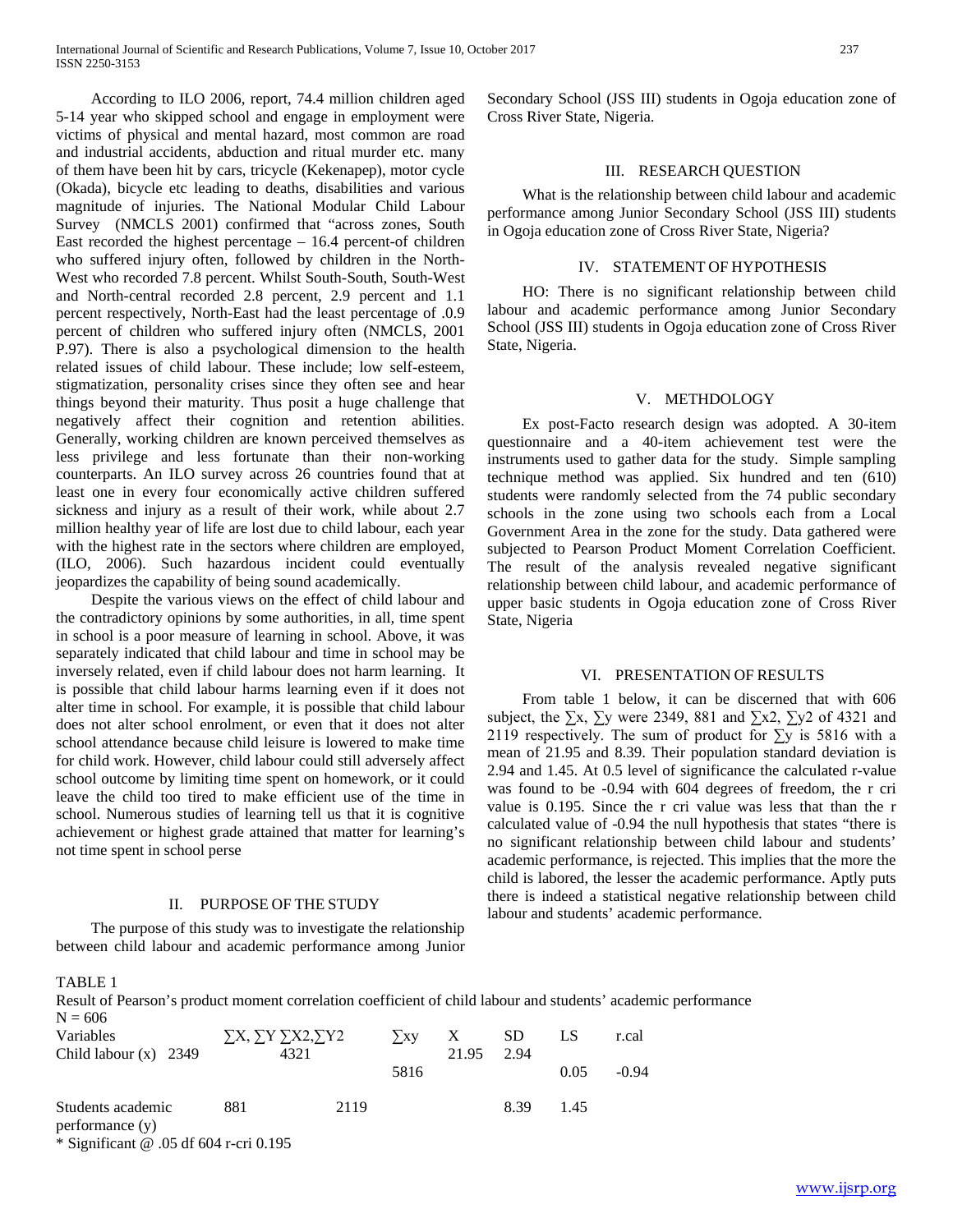#### VII. DISCUSION OF FINDINGS

 The correlational statistical analysis with child labour and students' academic performance shows that there is indeed an inverse relationship between child labour and students' academic performance. This implies that the nature of treatment that a child is subjected to is significantly related to the child performance in school. This findings is in consonance with the finding of convention on the right of the child (CRC 2007) who described child labour as paid and unpaid work that occurs in any sector including domestic and Agricultural sector that are harmful to children's mental, physical, social or moral development of the child. The findings of this study is also in agreement to Robinson (2009) who observed that the phenomenon of child labour is arguably the tallest challenges that impacts directly on school enrolment, attendance, academic performance, completion rate as well as health rest, leisure and the general psychological disposition of children. Rosati and Rossi (2003) attending school and working are decision that are usually considered simultaneously as a family. Conversely, these authors also posit that the number of hours the child devotes to work is one of the fundamental variables for evaluating the child performance in school.

 The above finding also corresponds to Moses (2005) who lamented that child labour still remain a serious problem in many parts of the world even when the United Nations conventions on the Right of the child (UNCRC) states clearly that "government should recognize the right of the child to be protected from economic exploitations and from performing any work that is likely to be hazardous or harmful to the child's development or to interfere with the child's education. Also, the ministry of social welfare in it 2014 reports after it advocacy visit to schools in Cross States gave child abuse as major bane to students academics.

 However studies by Jenson and Nelen, (2007) contradict the present study as they found that among child labour in Nigeria, only 2 percent participants mentioned labour as the reason for abandoning studies. The authors look at other variables that could affect academic work and not just labour. e.g gender, income level of parent, subject etc.

 The gap that previous studies have not been able to fill which the present study is concerned is that, while other studies considered primary pupils with fewer sample size. The present study is concerned with secondary school students with larger sample size.

## VIII. CONCLUSION

 The study established that child lobour is very common and noticed among secondary school students in Ogoja education zone of Cross River State. It will not be an overstatement to say that child lobour is one of the 21st century's greatest challenges to socioeconomic development. As already noted, the phenomenon has traumatized many and is denying a vast number of children in the developing world access to schooling, thus making education for all (EFA) by the year 2015 more of a mirage than a reality. And for the children who manage to enrole in school find it very difficult to compete favourably with their counterpart who are not involved or exposed to child abuse. The

result of this study specifically reveals that poor performance are unavoidable characteristic of child labour., as children who are victims have limited period of academic concentration.

# IX. RECOMMENDATIONS

 Based on the findings of this study and in order to promote students' academic performances, child labour should be avoided and parents, community leaders, and young people should be sensitized on the dangers that child labour pose to an individual and the entire nation.

#### **REFERENCES**

- [1] Aderinto, A. A. (2000). Social Correlates and Coping Measures of Street Child Children: AComparative Study of Street and NonStreet Children in South-Western Nigeria.Child Abuse and Neglect,24,9,1199-1213
- [2] Buonomo, Z, M. (2011).The impact of child labor on schooling outcomes in Nicaragua. Economics of Education Review, 30(6), 1527-1539.
- [3] Boozer, M. and T. Suri, (2001), "Child Labor and Schooling Decisions in Ghana," Working Paper, Yale University
- [4] Charles, O.C. &Chales A. O. (2004). Family of Child labour: A Study of child Hawkers in Calabar. Journal of Social Development in Africa, 4(1), 12-21.
- [5] Dyer, C. (2007). Working children and educational inclusion in Yemen. International Journal of Educational Development, 27, 512-524
- [6] Ekwe, A. O. (2002). Health hazards in child labour: A case for juvenile hawkers. Paper presented at the 1st international workshop on child abuse and neglect in Africa, Enugu.
- [7] Global March (2008). March against child labour exploitation to education.<br>Retrieved 16 October, 2012, from http://www.globalmarch. 2012, from http://www.globalmarch. org./childtrafficking/inedx.php.
- [8] Golden, J. A. & Prather, W. (2009). A behavioural perspective of childhood trauma and attachment issues: Toward alternative treatment approaches for children with a history of abuse. International Journal of Behavoural and Consultation Therapy, 5(4), 56-74.
- [9] Grootaert, C. and R. Kanbur (1995) 'Child Labor: An Economic Perspective', International Labor Review, 134(2): 187-203
- [10] Herrenkohl, R. C. (2005). Child abuse and neglect.Retrieved 18 March, 2014 from http://www.ekwamfon. kabissa. org.news collection.html.
- [11] Horsch, P. (2002). The respective classroom approach: A caring, respectful school environment as a context for development. Education and Urban Society, 34(3), 365-383.
- [12] International Labour Organization (ILO) (2001). Child labour in carpet industry. Pakistan: Child Labour News Services.
- [13] International LabourOrganisation.World day against child labour. Press release, 12 June 2002. www.ilo.org/public/english/bureau/inf/childlabour/index.htm (accessed 24 Jul 2002)
- [14] International Labour Organization (ILO) (2015) C138-Minimum Age Convention.1973 (No. 138),http://www.ilo.org/dyn/normlex/en/f?p=NORMLEXPUB:12100:0::N O::P12100\_ILO\_CODE:C138.
- [15] International Labour Organization (ILO) (2006).Child labour.Abidjang child labour News Service
- [16] James, A. & James, A. (2008).Key concepts in childhood studies. London: SAGE Publications Ltd. s.
- [17] Moses, A. (2005). Social dimensions of child abuse.In R. O. Nnachi& P. E. E. Ezeh (Eds).Child abuse and neglect. (P. 45-53). Awka: Erudition publisher.
- [18] Naidu, M.C., and Ramaiah, K. D(2006). Child Labour in India, Journal of Social Science. 13(3),199-204.
- [19] Pinzón-Rondón, A. M., Hofferth, S., &Briceño, L. (2008). Children working in the streets of Colombian cities: Different pathways to the street lead to different populations*. Children and Youth Services Review,* 1417- 1424. DOI: 10.1016/j.childyouth.